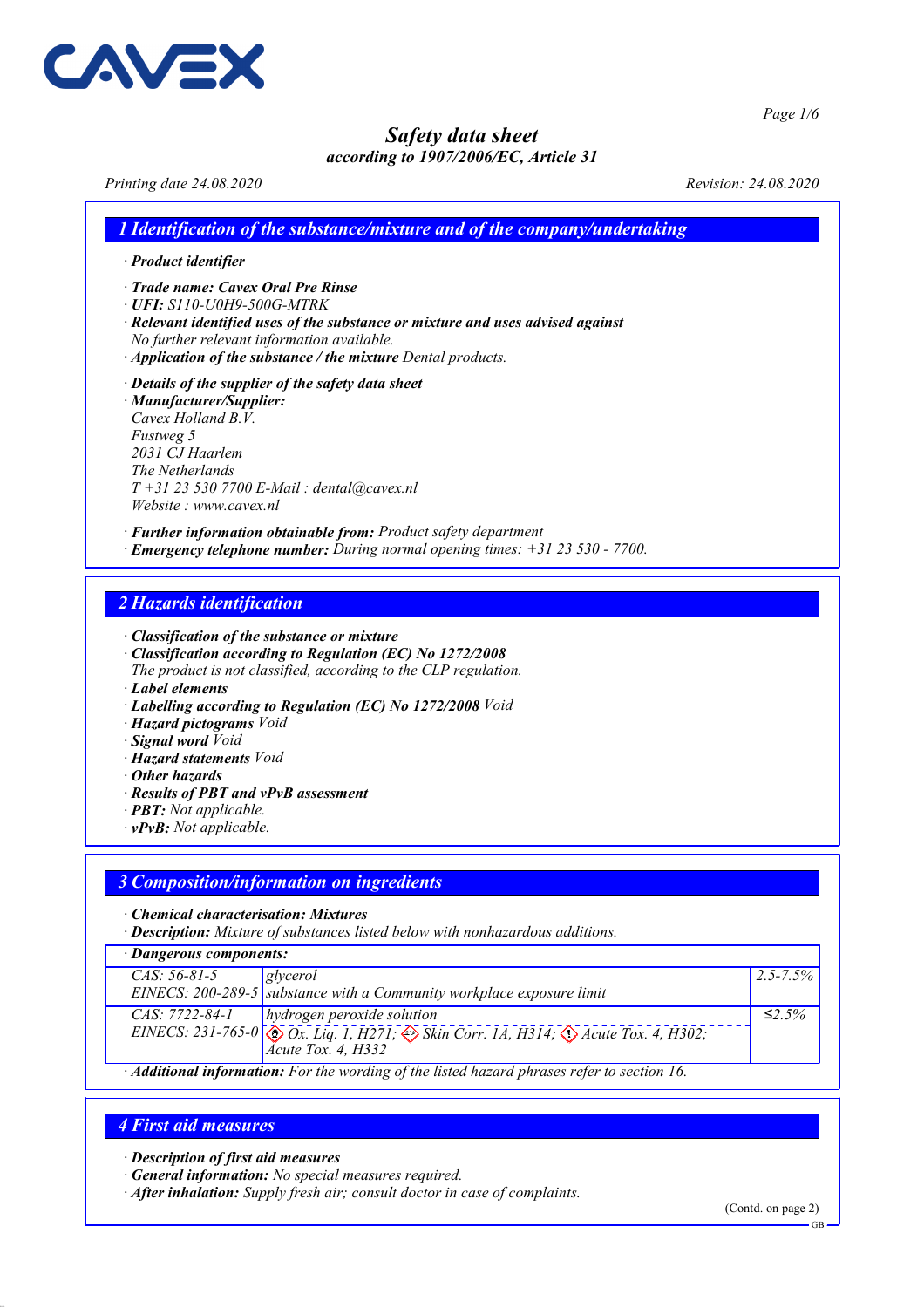*Printing date 24.08.2020 Revision: 24.08.2020*

(Contd. of page 1)

*Trade name: Cavex Oral Pre Rinse*

- *· After skin contact: Generally the product does not irritate the skin.*
- *· After eye contact: Rinse opened eye for several minutes under running water.*
- *· After swallowing: If symptoms persist consult doctor.*
- *· Information for doctor:*
- *· Most important symptoms and effects, both acute and delayed No further relevant information available.*
- *· Indication of any immediate medical attention and special treatment needed*
- *No further relevant information available.*

### *5 Firefighting measures*

- *· Extinguishing media*
- *· Suitable extinguishing agents: Use fire extinguishing methods suitable to surrounding conditions.*
- *· Special hazards arising from the substance or mixture No further relevant information available.*
- *· Advice for firefighters*
- *· Protective equipment: No special measures required.*

### *6 Accidental release measures*

- *· Personal precautions, protective equipment and emergency procedures Not required.*
- *· Environmental precautions: Do not allow to enter sewers/ surface or ground water.*
- *· Methods and material for containment and cleaning up: Pick up mechanically.*
- *· Reference to other sections*
- *See Section 7 for information on safe handling.*
- *See Section 8 for information on personal protection equipment.*

*See Section 13 for disposal information.*

### *7 Handling and storage*

#### *· Handling:*

- *· Precautions for safe handling No special measures required.*
- *· Information about fire and explosion protection: No special measures required.*
- *· Conditions for safe storage, including any incompatibilities*
- *· Storage:*
- *· Requirements to be met by storerooms and receptacles: No special requirements.*
- *· Information about storage in one common storage facility: Not required.*
- *· Further information about storage conditions: < 8 °Celsius.*
- *· Specific end use(s) No further relevant information available.*

#### *8 Exposure controls/personal protection*

*· Additional information about design of technical facilities: No further data; see item 7.*

*· Control parameters*

*· Ingredients with limit values that require monitoring at the workplace:*

*56-81-5 glycerol*

*WEL Long-term value: 10 mg/m³*

*7722-84-1 hydrogen peroxide solution*

*WEL Short-term value: 2.8 mg/m³, 2 ppm*

*Long-term value: 1.4 mg/m³, 1 ppm*

*· Additional information: The lists valid during the making were used as basis.*

(Contd. on page 3)

GB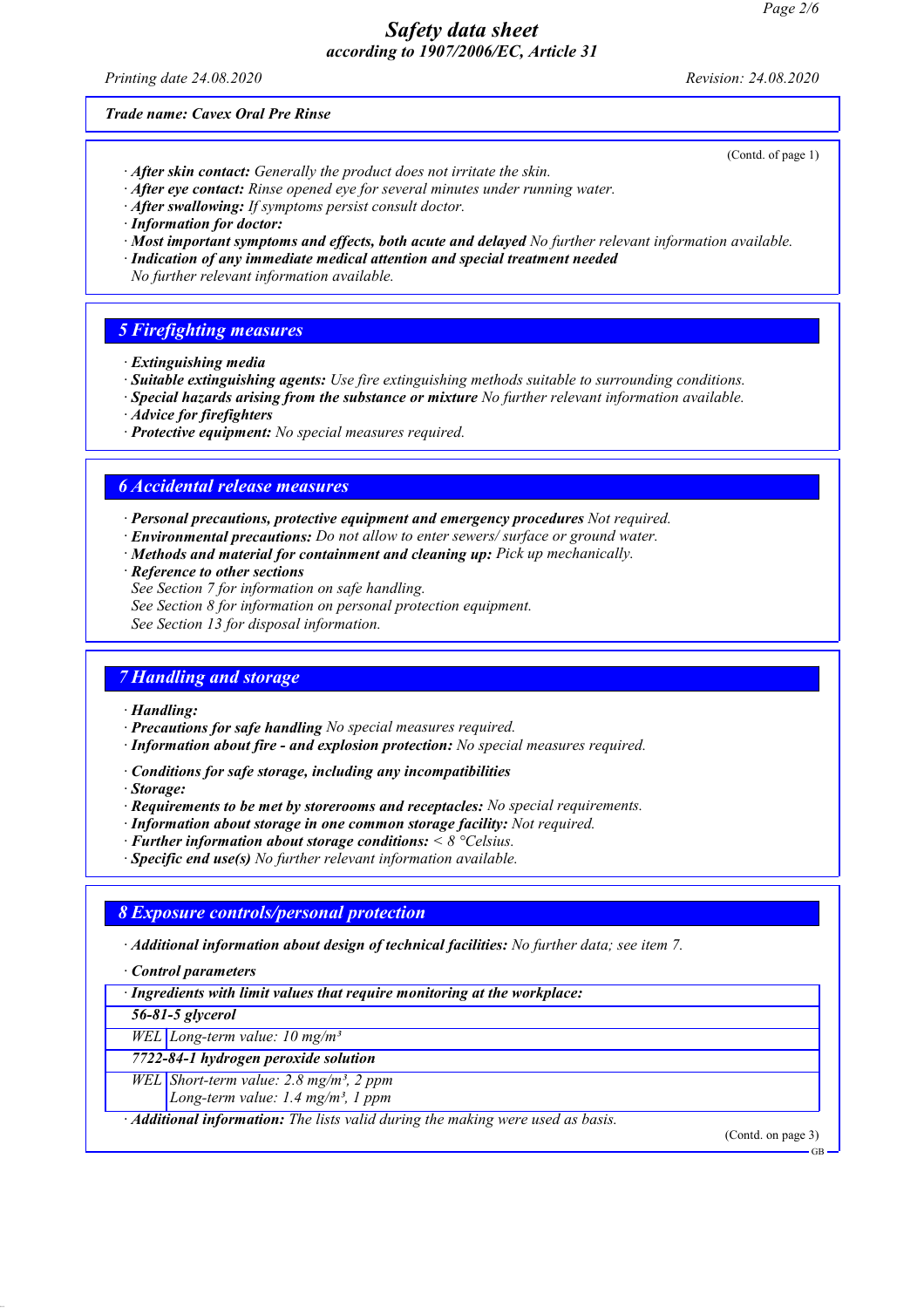*Printing date 24.08.2020 Revision: 24.08.2020*

### *Trade name: Cavex Oral Pre Rinse*

|                                                         | (Contd. of page 2)                                                                                                                                                                                                                                                                                                                            |
|---------------------------------------------------------|-----------------------------------------------------------------------------------------------------------------------------------------------------------------------------------------------------------------------------------------------------------------------------------------------------------------------------------------------|
| <b>Exposure controls</b>                                |                                                                                                                                                                                                                                                                                                                                               |
| · Personal protective equipment:                        |                                                                                                                                                                                                                                                                                                                                               |
| · General protective and hygienic measures:             |                                                                                                                                                                                                                                                                                                                                               |
|                                                         | The usual precautionary measures are to be adhered to when handling chemicals.                                                                                                                                                                                                                                                                |
| · Respiratory protection: Not required.                 |                                                                                                                                                                                                                                                                                                                                               |
| · Protection of hands:                                  |                                                                                                                                                                                                                                                                                                                                               |
| the chemical mixture.                                   | The glove material has to be impermeable and resistant to the product/ the substance/ the preparation.<br>Due to missing tests no recommendation to the glove material can be given for the product/ the preparation/                                                                                                                         |
| degradation                                             | Selection of the glove material on consideration of the penetration times, rates of diffusion and the                                                                                                                                                                                                                                         |
| · Material of gloves                                    |                                                                                                                                                                                                                                                                                                                                               |
| application.                                            | The selection of the suitable gloves does not only depend on the material, but also on further marks of quality<br>and varies from manufacturer to manufacturer. As the product is a preparation of several substances, the<br>resistance of the glove material can not be calculated in advance and has therefore to be checked prior to the |
| · Penetration time of glove material                    |                                                                                                                                                                                                                                                                                                                                               |
| observed.                                               | The exact break through time has to be found out by the manufacturer of the protective gloves and has to be                                                                                                                                                                                                                                   |
| · Eye protection: Not required.                         |                                                                                                                                                                                                                                                                                                                                               |
|                                                         |                                                                                                                                                                                                                                                                                                                                               |
| <b>9 Physical and chemical properties</b>               |                                                                                                                                                                                                                                                                                                                                               |
|                                                         |                                                                                                                                                                                                                                                                                                                                               |
| · Information on basic physical and chemical properties |                                                                                                                                                                                                                                                                                                                                               |
| <b>General Information</b>                              |                                                                                                                                                                                                                                                                                                                                               |
| $\cdot$ Appearance:<br>Form:                            | Solid                                                                                                                                                                                                                                                                                                                                         |
|                                                         | Colourless                                                                                                                                                                                                                                                                                                                                    |
| Colour:                                                 | $\mathbf{r}$                                                                                                                                                                                                                                                                                                                                  |

| <b>General Information</b>                               |                                               |
|----------------------------------------------------------|-----------------------------------------------|
| $\cdot$ Appearance:                                      |                                               |
| Form:                                                    | Solid                                         |
| Colour:                                                  | Colourless                                    |
| $\cdot$ Odour:                                           | Mint.                                         |
| • Odour threshold:                                       | Not determined.                               |
| $\cdot$ pH-value:                                        | Not applicable.                               |
| Change in condition                                      |                                               |
| Melting point/freezing point:                            | <b>Undetermined</b>                           |
| Initial boiling point and boiling range: $100^{\circ}$ C |                                               |
| · Flash point:                                           | Not applicable.                               |
| · Flammability (solid, gas):                             | Not determined.                               |
| $\cdot$ Decomposition temperature:                       | Not determined.                               |
| · Auto-ignition temperature:                             | Product is not selfigniting.                  |
| $\cdot$ Explosive properties:                            | Product does not present an explosion hazard. |
| · Explosion limits:                                      |                                               |
| Lower:                                                   | Not determined.                               |
| <b>Upper:</b>                                            | Not determined.                               |
| $\cdot$ Vapour pressure at 20 °C:                        | $23$ hPa                                      |
| · Density:                                               | Not determined.                               |
| $\cdot$ Relative density                                 | Not determined.                               |
| $\cdot$ <i>Vapour density</i>                            | Not applicable.                               |
| $\cdot$ Evaporation rate                                 | Not applicable.                               |
| · Solubility in / Miscibility with                       |                                               |
| water:                                                   | Soluble.                                      |
| · Partition coefficient: n-octanol/water:                | Not determined.                               |
|                                                          | (Contd. on page 4)                            |

page 2)

GB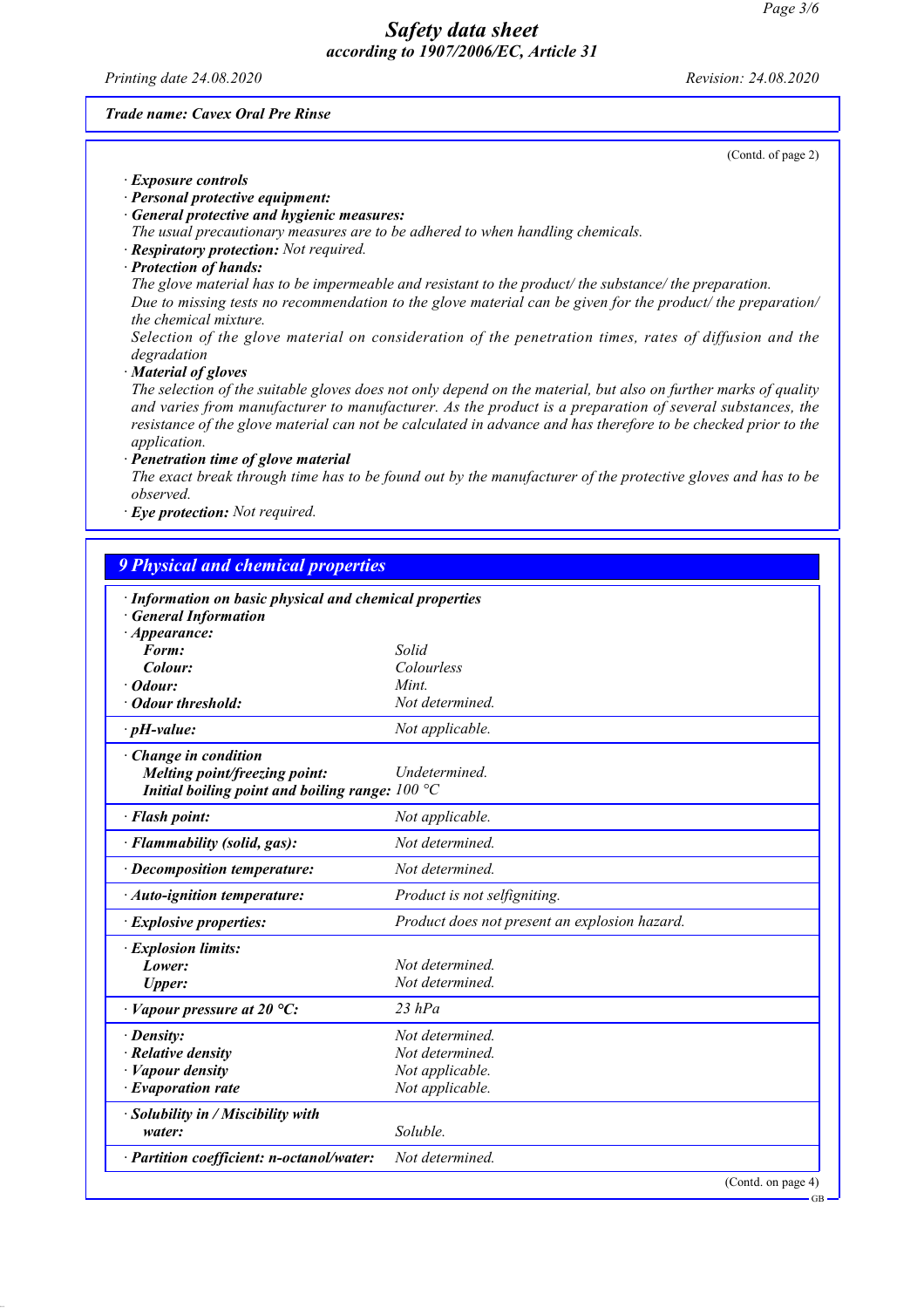*Printing date 24.08.2020 Revision: 24.08.2020*

*Trade name: Cavex Oral Pre Rinse*

|                           |                                            | (Contd. of page 3) |
|---------------------------|--------------------------------------------|--------------------|
| $\cdot$ <i>Viscosity:</i> |                                            |                    |
| Dynamic:                  | Not applicable.                            |                    |
| Kinematic:                | Not applicable.                            |                    |
| · Solvent content:        |                                            |                    |
| Organic solvents:         | 2.7%                                       |                    |
| Water:                    | 88.6%                                      |                    |
| <i>Solids content:</i>    | $100.0\%$                                  |                    |
| $\cdot$ Other information | No further relevant information available. |                    |

### *10 Stability and reactivity*

*· Reactivity No further relevant information available.*

- *· Chemical stability*
- *· Thermal decomposition / conditions to be avoided: No decomposition if used according to specifications.*
- *· Possibility of hazardous reactions No dangerous reactions known.*
- *· Conditions to avoid No further relevant information available.*
- *· Incompatible materials: No further relevant information available.*
- *· Hazardous decomposition products: No dangerous decomposition products known.*

### *11 Toxicological information*

*· Information on toxicological effects*

- *· Acute toxicity Based on available data, the classification criteria are not met.*
- *· Primary irritant effect:*
- *· Skin corrosion/irritation Based on available data, the classification criteria are not met.*
- *· Serious eye damage/irritation Based on available data, the classification criteria are not met.*
- *· Respiratory or skin sensitisation Based on available data, the classification criteria are not met.*
- *· CMR effects (carcinogenity, mutagenicity and toxicity for reproduction)*
- *· Germ cell mutagenicity Based on available data, the classification criteria are not met.*
- *· Carcinogenicity Based on available data, the classification criteria are not met.*
- *· Reproductive toxicity Based on available data, the classification criteria are not met.*
- *· STOT-single exposure Based on available data, the classification criteria are not met.*
- *· STOT-repeated exposure Based on available data, the classification criteria are not met.*
- *· Aspiration hazard Based on available data, the classification criteria are not met.*

### *12 Ecological information*

- *· Toxicity*
- *· Aquatic toxicity: No further relevant information available.*
- *· Persistence and degradability No further relevant information available.*
- *· Behaviour in environmental systems:*
- *· Bioaccumulative potential No further relevant information available.*
- *· Mobility in soil No further relevant information available.*
- *· Additional ecological information:*
- *· General notes:*

*Water hazard class 1 (German Regulation) (Self-assessment): slightly hazardous for water Do not allow undiluted product or large quantities of it to reach ground water, water course or sewage system.*

- *· Results of PBT and vPvB assessment*
- *· PBT: Not applicable.*
- *· vPvB: Not applicable.*

(Contd. on page 5)

GB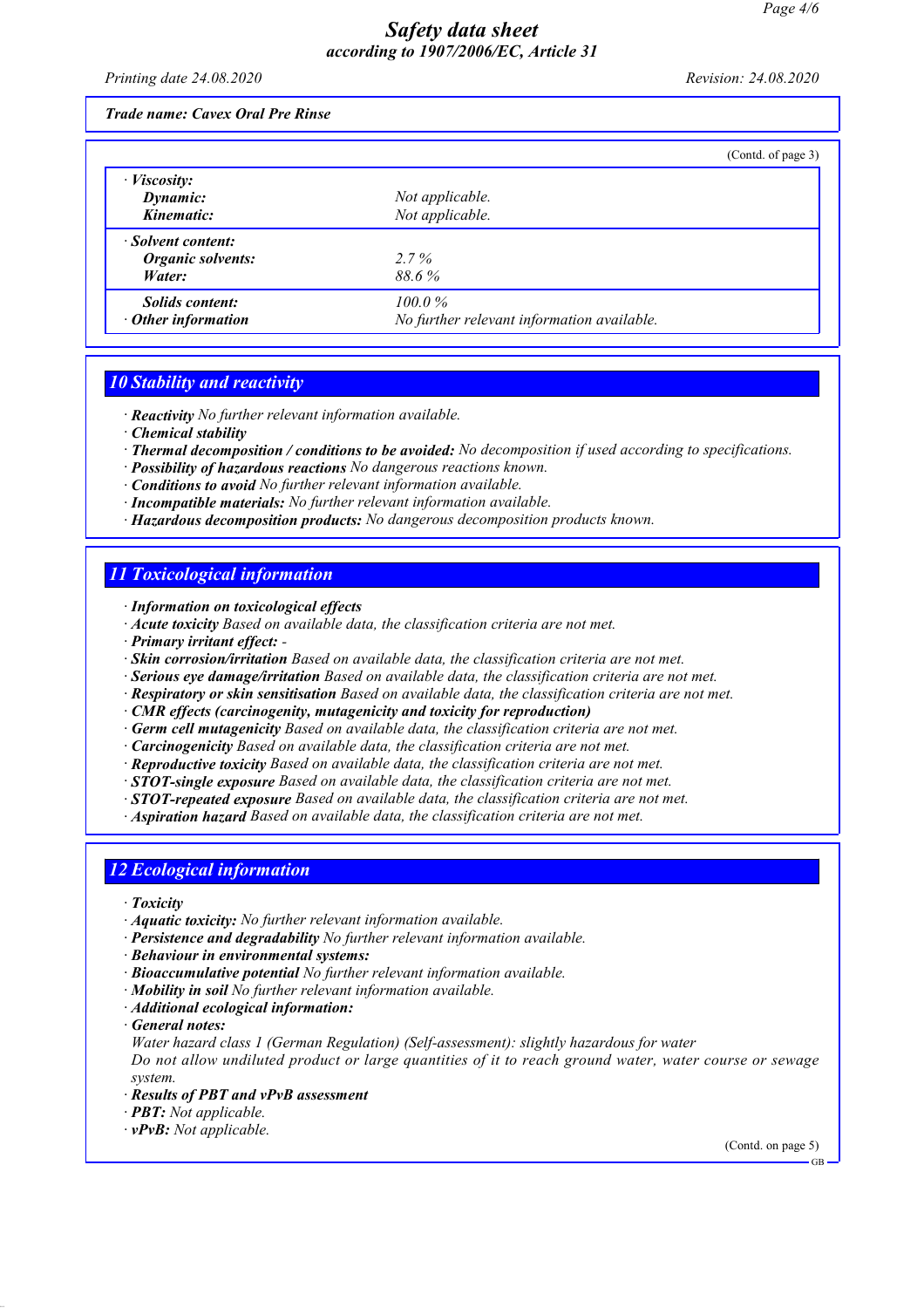*Printing date 24.08.2020 Revision: 24.08.2020*

*Trade name: Cavex Oral Pre Rinse*

(Contd. of page 4)

*· Other adverse effects No further relevant information available.*

### *13 Disposal considerations*

- *· Waste treatment methods*
- *· Recommendation Smaller quantities can be disposed of with household waste.*
- *· Uncleaned packaging:*
- *· Recommendation: Disposal must be made according to official regulations.*
- *· Recommended cleansing agents: Water, if necessary together with cleansing agents.*

### *14 Transport information*

| $\cdot$ UN-Number<br>$\cdot$ ADR, IMDG, IATA                                               | not regulated   |  |
|--------------------------------------------------------------------------------------------|-----------------|--|
| $\cdot$ UN proper shipping name<br>ADR, IMDG, IATA                                         | not regulated   |  |
| · Transport hazard class(es)                                                               |                 |  |
| ADR, ADN, IMDG, IATA<br>· Class                                                            | not regulated   |  |
| · Packing group<br>$\cdot$ ADR, IMDG, IATA                                                 | not regulated   |  |
| · Environmental hazards:                                                                   | Not applicable. |  |
| $\cdot$ Special precautions for user                                                       | Not applicable. |  |
| · Transport in bulk according to Annex II of Marpol<br>and the IBC Code<br>Not applicable. |                 |  |
| · UN "Model Regulation":                                                                   | not regulated   |  |

### *15 Regulatory information*

- *· Directive 2012/18/EU*
- *· Named dangerous substances ANNEX I None of the ingredients is listed.*
- *· DIRECTIVE 2011/65/EU on the restriction of the use of certain hazardous substances in electrical and electronic equipment – Annex II*

*None of the ingredients is listed.*

*· Chemical safety assessment: A Chemical Safety Assessment has not been carried out.*

### *16 Other information*

*This information is based on our present knowledge. However, this shall not constitute a guarantee for any specific product features and shall not establish a legally valid contractual relationship.*

*· Relevant phrases*

*H271 May cause fire or explosion; strong oxidiser. H302 Harmful if swallowed. H314 Causes severe skin burns and eye damage. H332 Harmful if inhaled.*

*· Department issuing SDS: Product safety department*

*· Contact: .* 

(Contd. on page 6)

*<sup>·</sup> Safety, health and environmental regulations/legislation specific for the substance or mixture*

GB